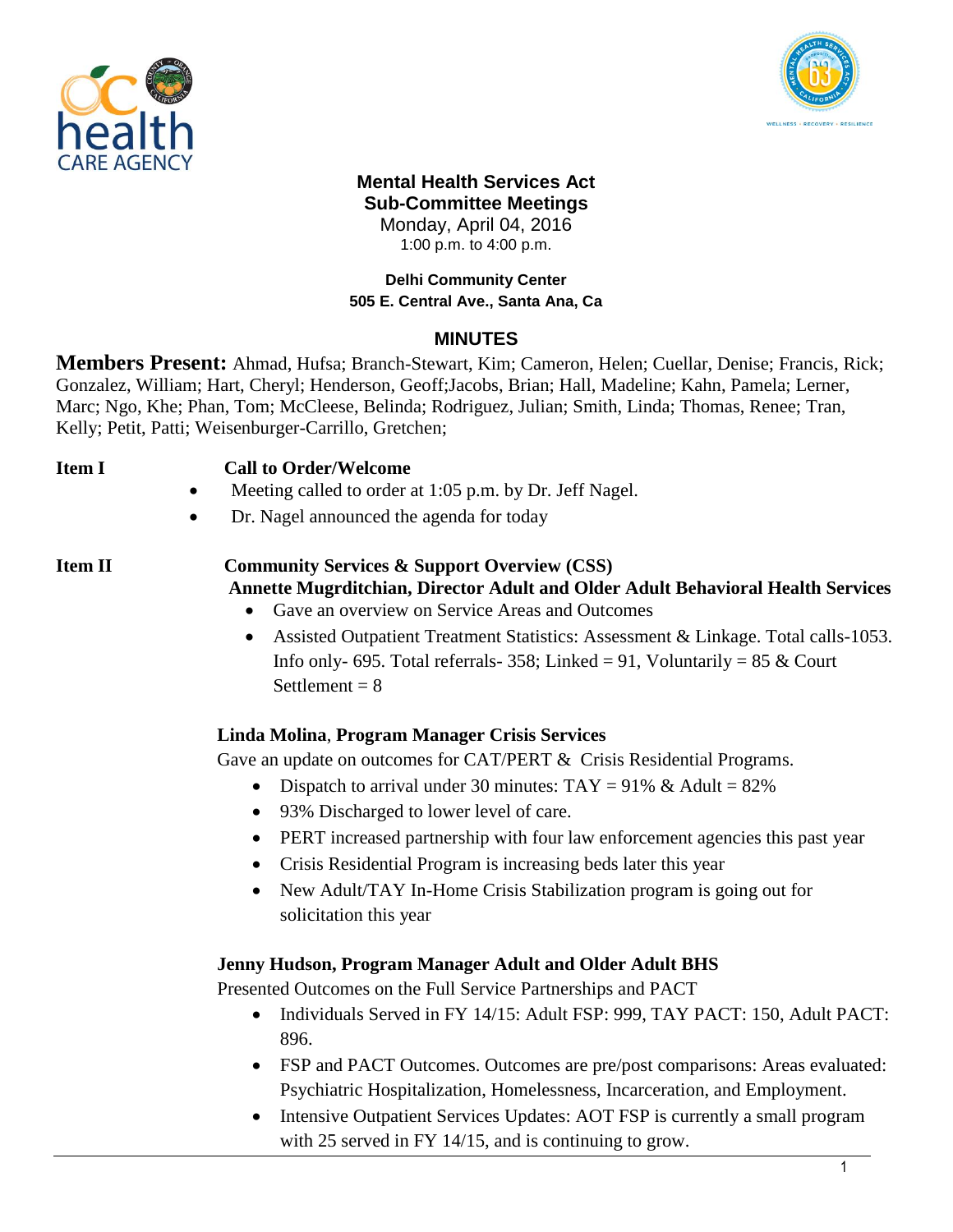



Adult PACT is expanding to meet growing demand.

# **Diane Holley, Program Manager Older Adult Services**

Presented updates and outcomes on Older Adult FSPs and PACT

- FSP structure accommodated to meet the needs of older adults.
- Older Adult FSP served 190 in FY 14/15
- Older Adult PACT served 75 in FY 14/15
- Outcomes are the same pre/post comparisons as Adult FSPs and PACT
- OAS Recovery: Provides field and clinic-based services.
	- **Serves diverse cultural groups.**
	- Aims to improve quality of life and access to medical services  $\&$  maintain independence.
- OAS Recovery: 491 served FY 14/15.
	- 258 New admissions.
	- 233 Previously enrolled
- Older Adult PACT will be hiring a full-time clinician as part of the PACT expansion.

### **Ian Kemmer, Program Manager Outpatient Recovery Services**

Presented updates and outcomes on the Recovery Centers

- Recovery Centers provide lower level of care for adults who no longer need intensive outpatient services.
- Include a peer-run support component
- In FY 14/15 the Recovery Centers served 2709 clients
- Recovery Services Updates: County-operated Recovery Centers were transitioned into Recovery Open Access this year; North: July 2015 and South: Oct. 2015

### **Jayson Benbrook, Program Manager Supportive Services**

Presented updates and outcomes on Supported Employment and the Wellness Center

- Provides vocational services and job placement assistance in volunteer or competitive employment positions
- Serves adults currently engaged in behavioral health services
- $\bullet$  In FY 14/15 the program served 306
- The goal is that 35% of enrollments are placed in employment

### **Wellness Center**

- Facilitates recovery through member-directed activities
- Focuses on increasing relationship building and community integration
- In FY 14/15 the program served 892 consumers
- Outcomes are participation totals with a target goals